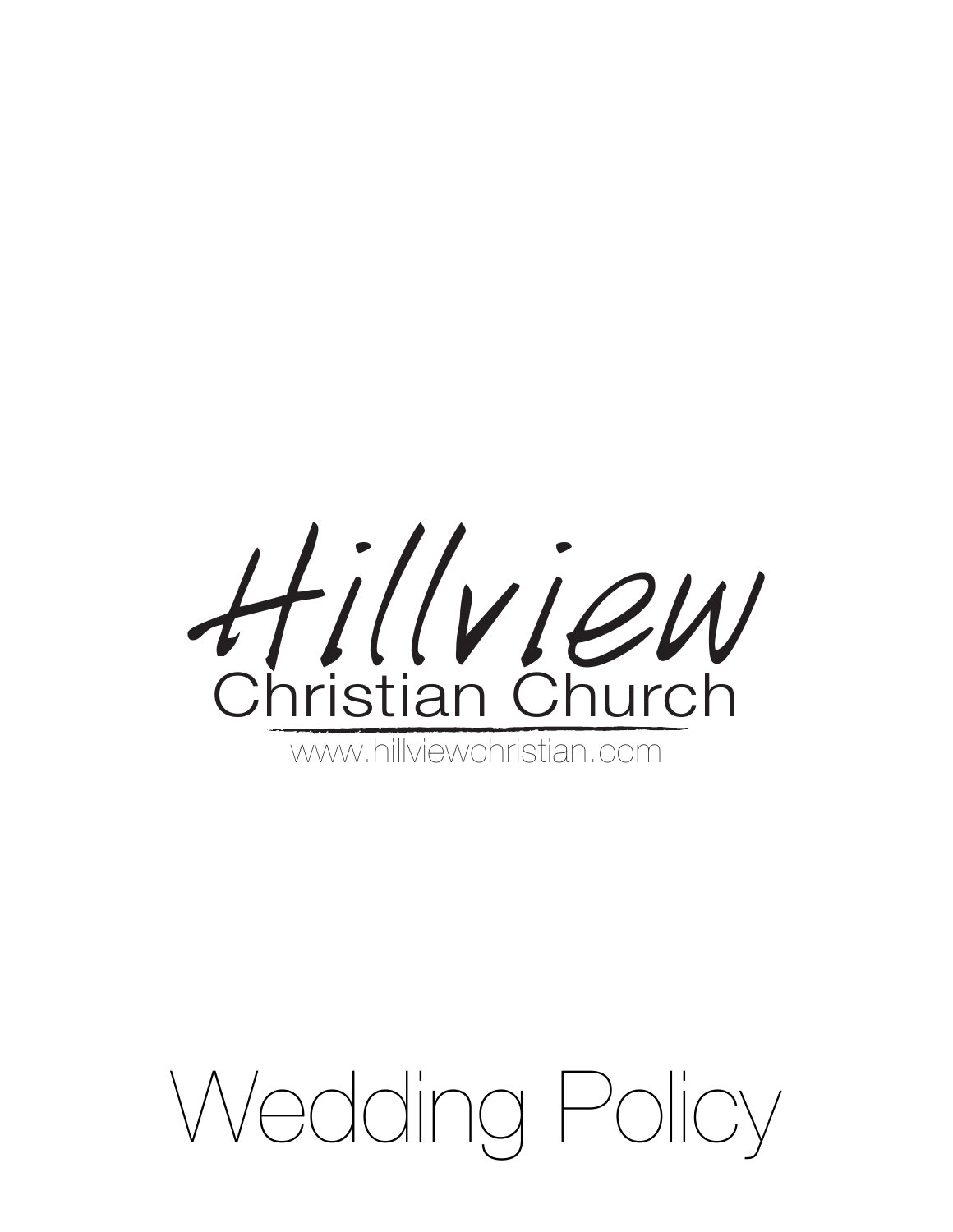



| Contents                                    | $\overline{2}$ |
|---------------------------------------------|----------------|
| Procedures                                  | $\mathcal{S}$  |
| Expectations                                | 4              |
| <b>Facility Availability and Guidelines</b> | 5              |
| Fees                                        | 8              |
| Application                                 | 9              |
| Covenant                                    | 11             |
| Contract                                    | 12             |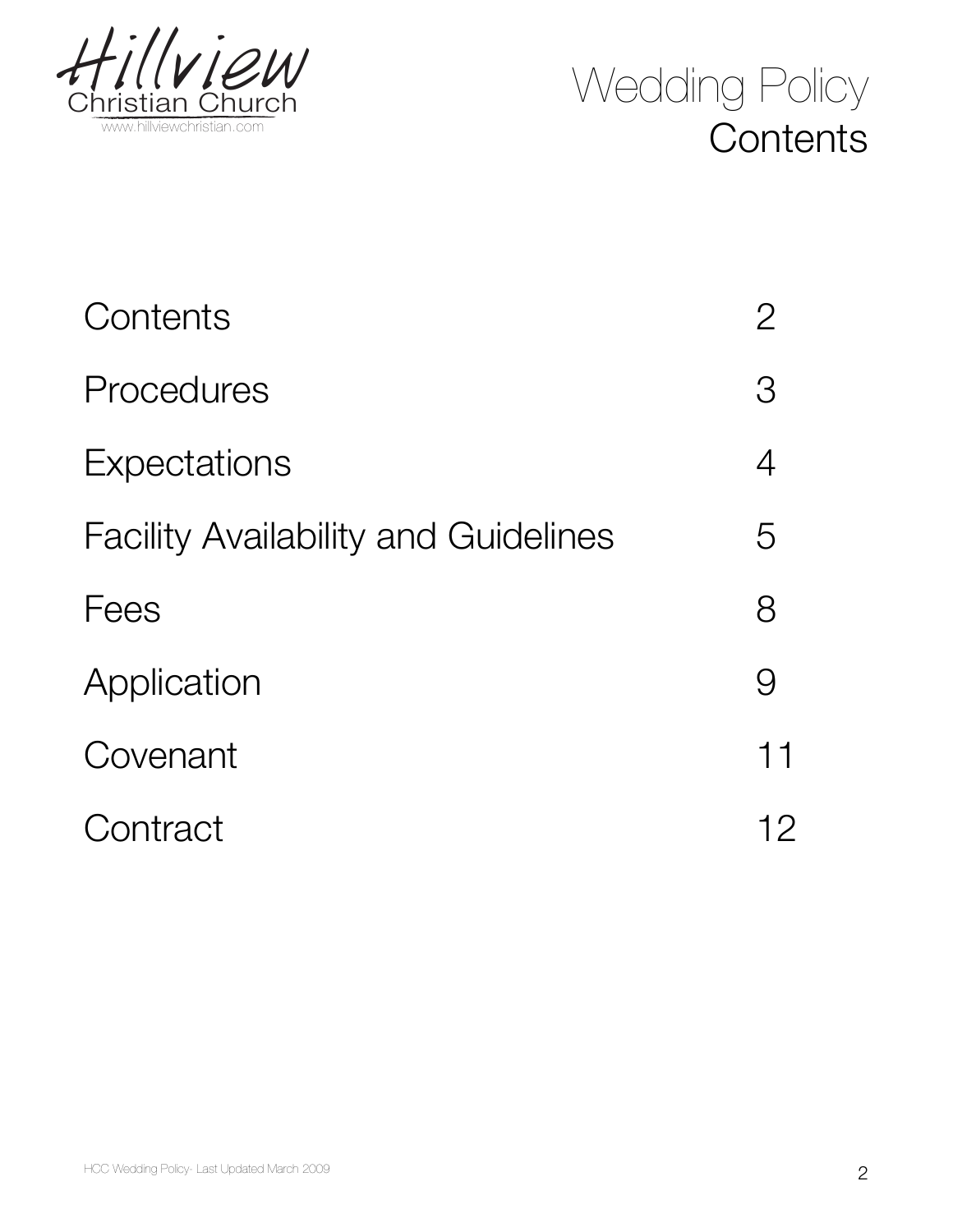



- 1. The Bride and Groom obtain from the office or the web a copy of the Wedding Policy and review it very carefully.
- 2. The Bride and Groom submit an Application (pages 9-10): their date is "penciled in" if available and a sit-down meeting is scheduled with the Wedding Coordinator.
- 3. The Bride and Groom meet with the Wedding Coordinator during which the following takes place:
	- 1. Leadership Expectation Covenant explained
	- 2. Facility and resource availability, Minister's role, and applicable fees/honorariums discussed
	- 3. Contract examined and explained
	- 4. Any questions/concerns are addressed as needed
	- 5. If all are in agreement, Covenant and Contract are filled out, deposit is submitted and dates (for both wedding and rehearsal if applicable) are permanently placed on the church calendar. The church retains the original copies of the Application, Covenant and Contract; copies are provided for the couple.
- 4. The Bride and Groom contact the presiding minister to arrange pre-marital counseling. (If the minister performing the ceremony is NOT on staff at Hillview, please talk with the Wedding Coordinator as this requires the approval of the leadership to make arrangements regarding counseling.)
- 5. All questions, concerns and inquiries as the wedding day approaches are handled by the Hillview Wedding Coordinator, who serves as the liaison between the church and marrying couples.
- 6. The Leadership of Hillview Christian Church will ultimately make any decisions and have final say regarding any issues/questions/circumstances not covered by this Policy.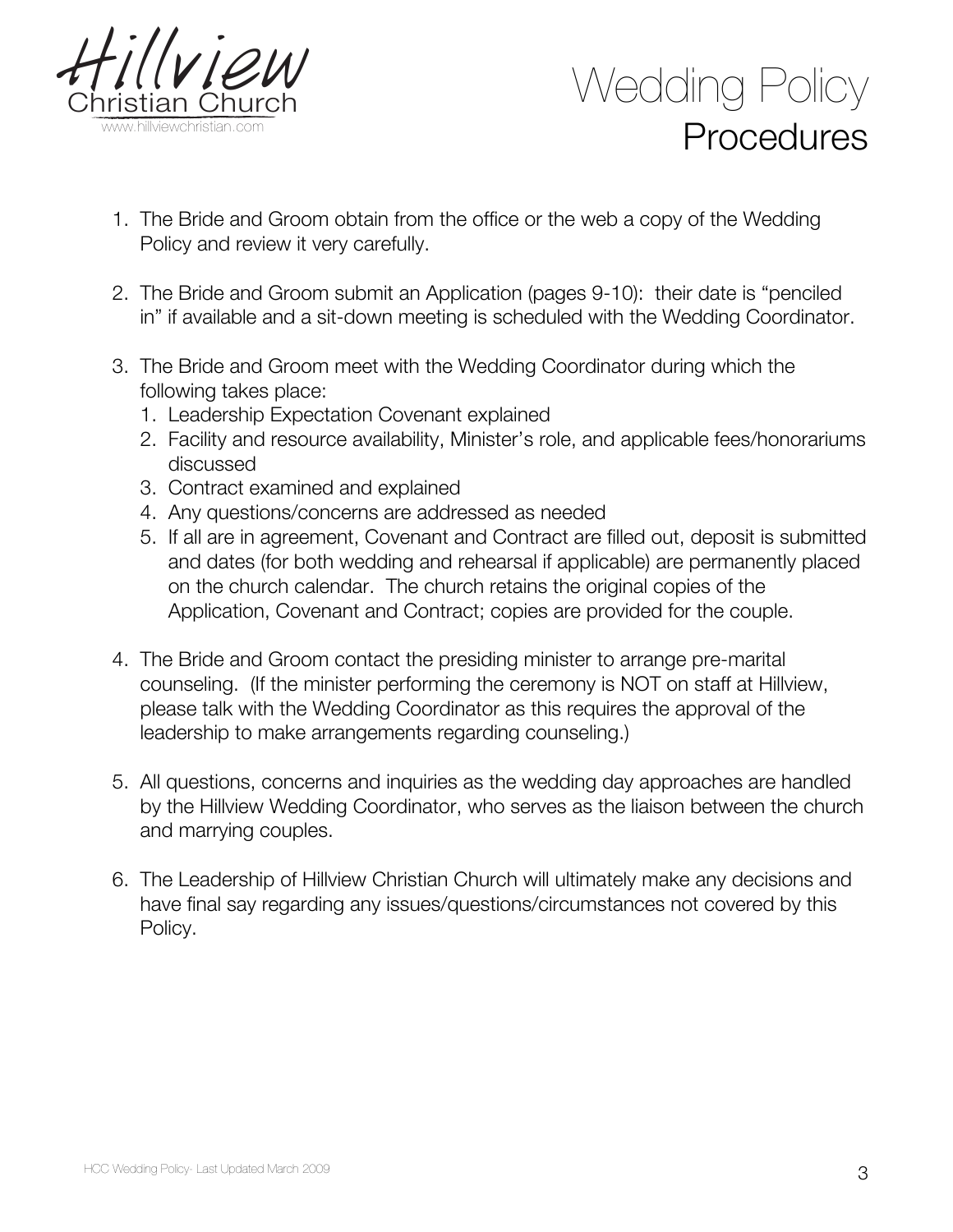

# Wedding Policy **Expectations**

From the Leadership of Hillview Christian Church

Congratulations on your decision to get married. We pray for the very best for the two of you as you start your lives together. At Hillview marriage is taken very seriously. The church wants to partner with couples to build strong, God-honoring relationships.

We hold marriage in high regard, just as God does in His Word, the Bible. We believe that marriage is a life-long commitment between one man and one woman, and we want to do our part in helping you start your lives together on the right track.

You do not have to have a preacher or church to get married. When a couple request the use of a building dedicated to the worship of God and the leadership of a man dedicated to the service of God, we assume that they are asking for the church's instruction and intercession for God's blessings on their efforts to build a Christian home in which Jesus is honored as Lord.

The following is a list of our expectations for couples who desire to hold their marriage ceremony at Hillview and/or have their ceremony performed by a minister on staff at Hillview.

- 1. Couples will participate in pre-marital counseling sessions with a minister
- 2. Couples will attend church on a regular basis
- 3. Couples will abstain from all sexual activity until after the wedding
- 4. Couples will live at separate residences until after the ceremony

It is not our desire to dampen your relationship together. In fact, this church and her leadership are committed to supporting and developing strong marriages and families that honor Christ and thereby experience the joy, intimacy, love, and happiness God desires for every home. We believe these are healthy, Godly guidelines for the start of a great life together.

In order to schedule your ceremony, you will need to both sign a Contract regarding the facility usage as well as a Covenant regarding these expectations.

If you have any questions or concerns regarding the expectations, please contact one of our ministers before scheduling a meeting with the Wedding Coordinator.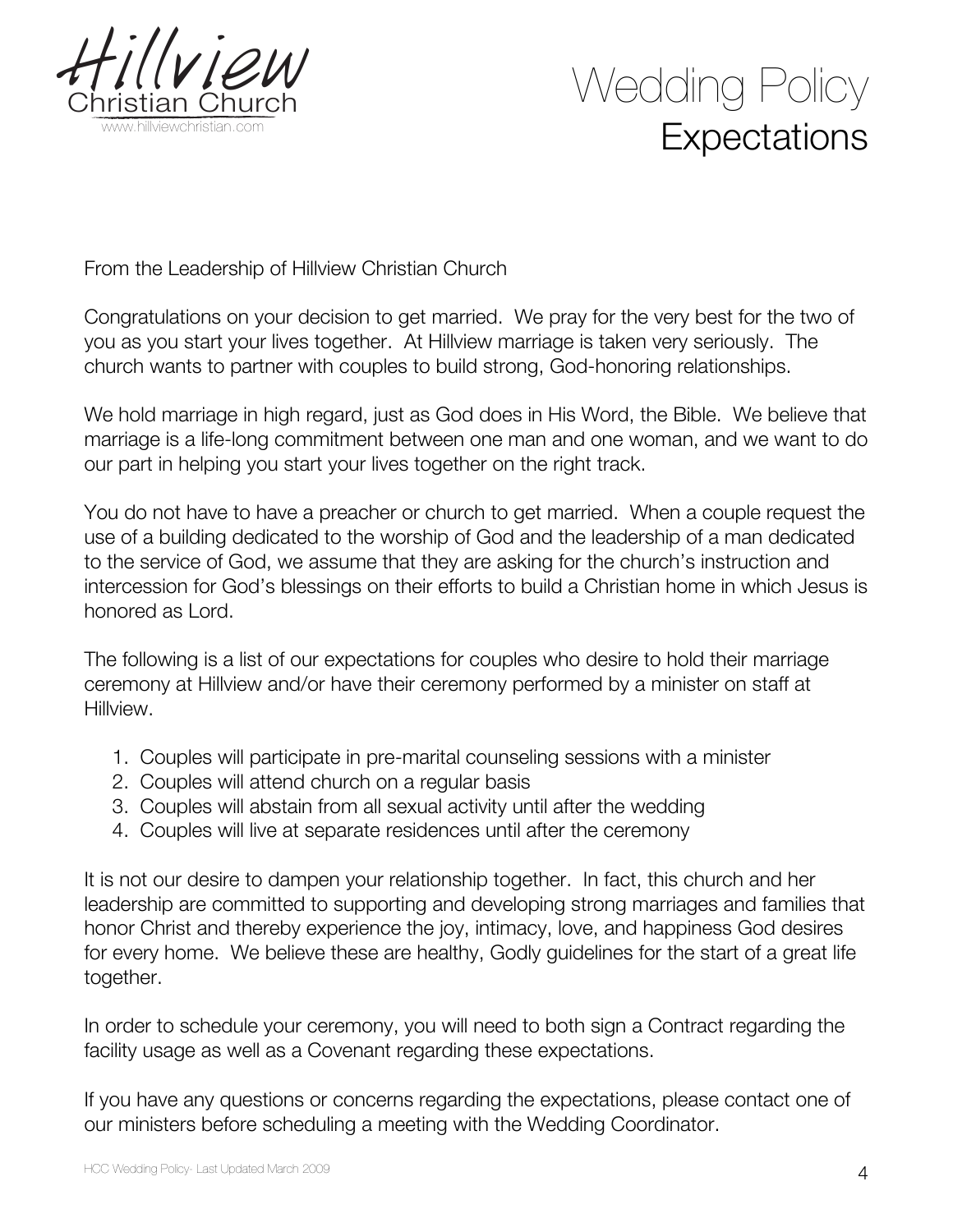

# Wedding Policy Facilities Availability & Guidelines

# **Facilities**

The following facilities are available for use:

Atrium (large space in front of Chapel) Chapel- *Seats 50-200 when combined with Atrium* Worship Area (gym)- *Seats 400-500 traditionally or 250 at tables* Shelter House (outdoor) Full kitchen (off of gym) Half kitchen (near Atrium)

1 Bride/Bridesmaid Dressing Room (Chose only from rooms 2, 3, 4, 5, and 9) 1 Groom/Groomsmen Dressing Room (Chose only from rooms 2, 3, 4, 5, and 9) Please discuss with the Wedding Coordinator the facilities you would like to use as it will be indicated on the Contract and will determine the fees incurred.

## **Scheduling**

Church functions and events have priority on our calendar; however, if the facilities requested are available, weddings may be held on any day of the week other than Sunday but must begin by no later than 6 pm, and the church must be completely cleared out by 10 pm (this includes all material/decoration removal).

In most cases, the facility will be available for decorating one day before the ceremony.

Access to the church for decorating or any other wedding related happenings needs to be arranged through the Wedding Coordinator.

*These are general time guidelines ONLY. Specific scheduling will be confirmed with the Wedding Coordinator.*

### **Stage/Sound/Presentation/Lights**

The stage can be cleared with the exception of the Piano, which cannot be moved as doing so would require it to be retuned.

Sound and video projection equipment are in place in the Worship Area and portable systems can be made available in the Chapel/Atrium. All church sound and projection equipment can be operated only by trained members of the church's Technology Ministry. A sound-tech will be available for a rehearsal and ceremony; however, presentation techs will be available only on the day of the ceremony unless special arrangements are made with the Wedding Coordinator.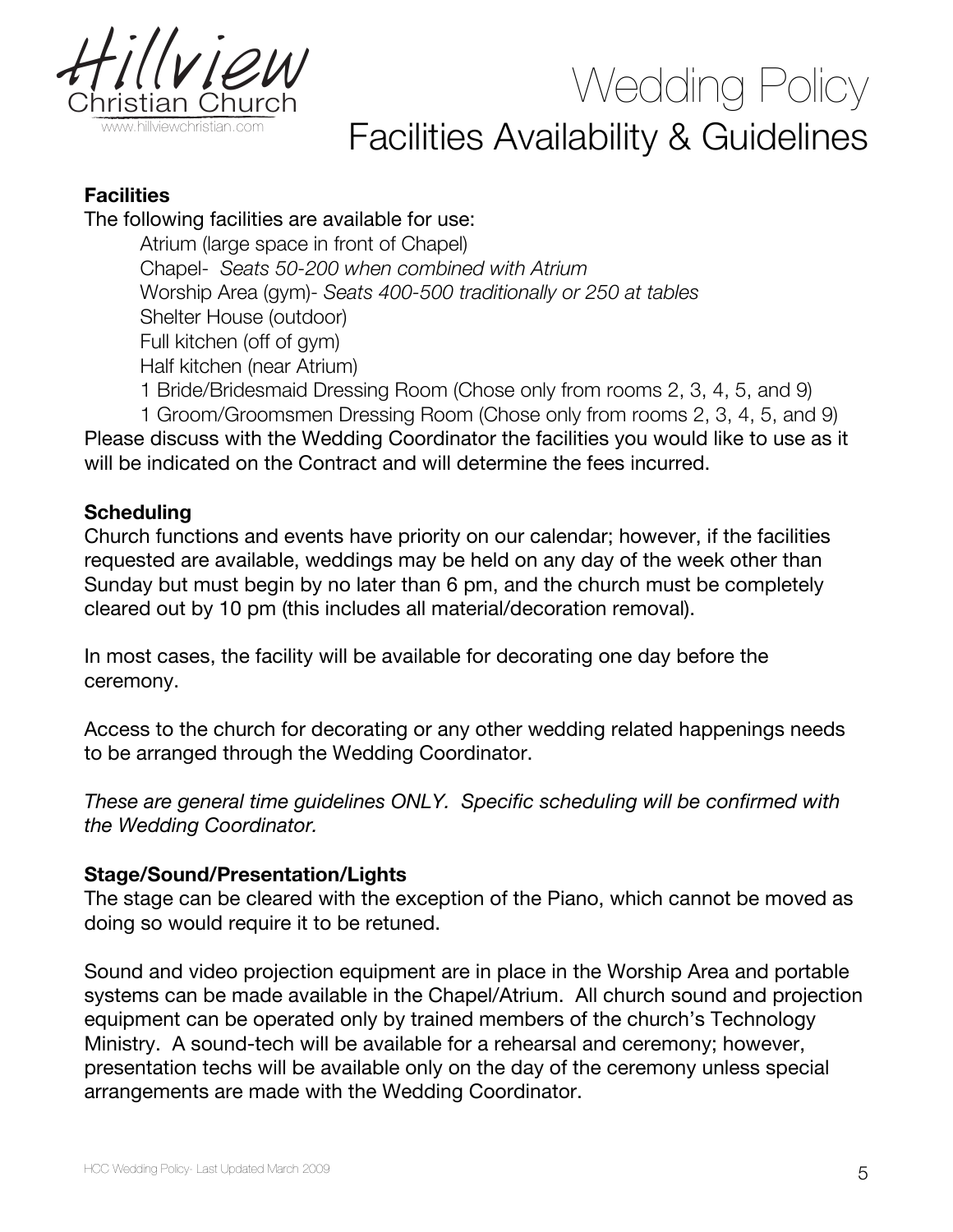



The lights in both the Worship Area as well as the Chapel/Atrium are dimmable and can be set to preference by the Wedding Coordinator or a Tech. person. (It's a good idea to ask your photographer if they have any preferences on lighting.)

#### **Chairs/Tables**

There are 400 padded burgundy chairs available for use in the Worship Area, 200 padded green chairs for use in the Chapel/Atrium, and 100 metal chairs for use anywhere including the Shelter House.

There are 30 round tables available for use, which can each seat 6 or 7 people comfortably, as well as 10 rectangular tables for serving or additional seating. In addition, white table clothes are available for all tables, although a nominal cleaning fee does apply.

#### **Kitchens**

There are two kitchens. The larger kitchen contains two refrigerators and two full range/ovens as well as 5 stand-alone cookers. The smaller kitchen has only a sink and a refrigerator.

Nothing is to be moved or removed from any refrigerator or cabinet without the expressed permission of the Wedding Coordinator.

#### **Decorating**

As previously stated, decorating can generally be done one day before the wedding. Hillview worship teams do practice on the stage during the week (generally on Thursday evenings) so specific decorating scheduling must be done with the Wedding Coordinator.

There may be no use of nails, screws, wires, or tape on the furnishings or the building proper. In addition, all decorations need to be removed by the time agreed upon in the Contract.

Hillview has various materials available for decorating and the Wedding Coordinator is well versed both in what is available for use as well as the various things that have been done. Please discuss your decorating ideas with the Wedding Coordinator.

If children accompany those decorating or in the church for any other reason, they MUST be supervised at all times.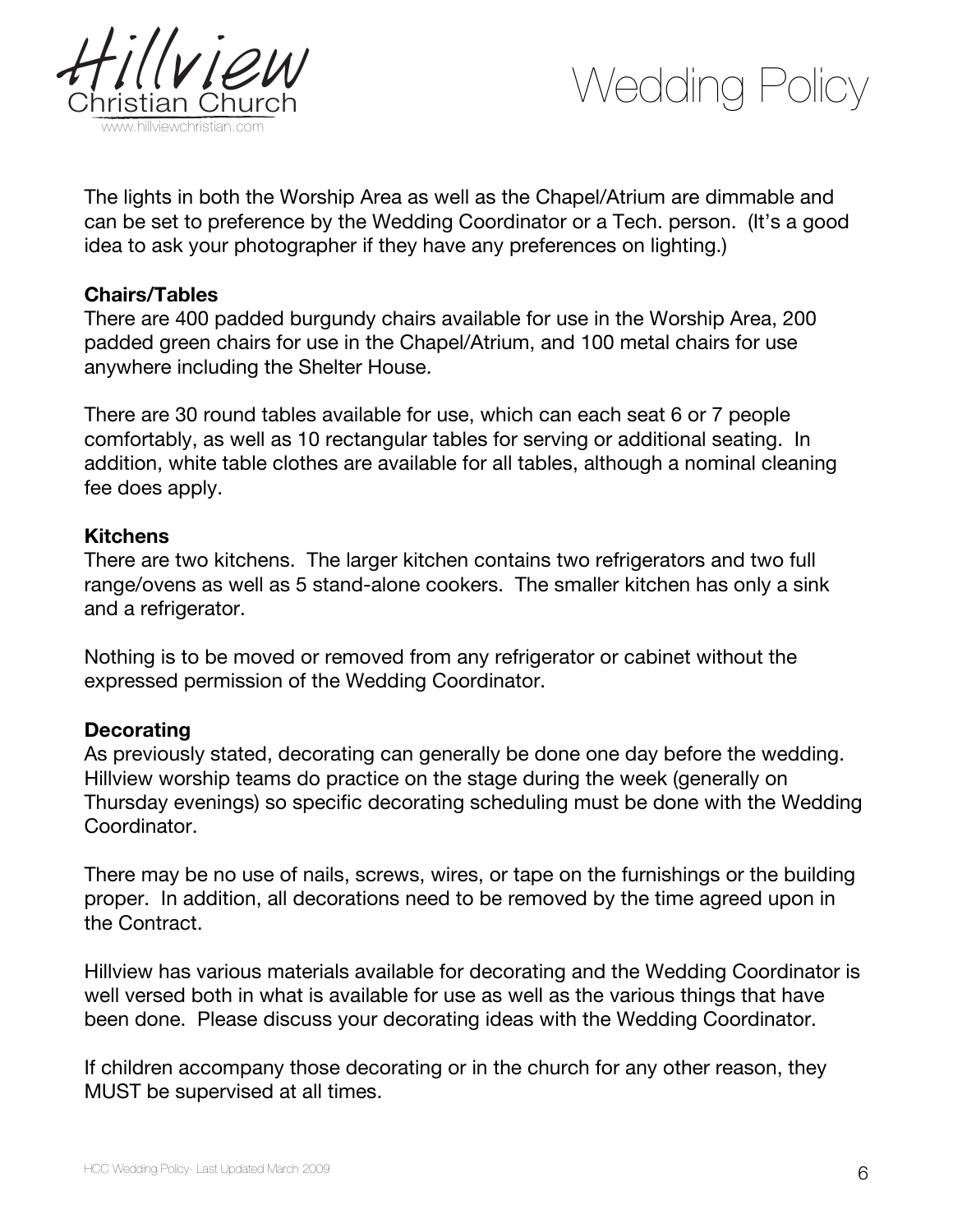



## **Music/Pictures/Video**

All music, picture slideshows, and/or videos desired to be used during the ceremony or played at the rehearsal MUST be submitted AT LEAST three weeks prior to the

wedding for approval. A DJ is allowed for receptions, however, most will probably not want to or be able to submit music for review and it cannot be played unless it was submitted for approval. It is our suggestion that even for a reception, you select songs yourself. Hillview has a fairly expansive library of both Christian and secular music from which you can select songs for use IF you make arrangements through the Wedding Coordinator well in advance.

#### **Rehearsal**

The rehearsal is a very important event. Careful thought should be given well in advance so things go smoothly and you leave the rehearsal with feelings of confidence and anticipation for the ceremony.

It is our very strong recommendation that you allow the Wedding Coordinator to direct the rehearsal activities. Too many well-meaning friends trying to help out at the rehearsal can often cause problems and create unnecessary stress for the wedding couple. No one likes a lengthy rehearsal with people standing around getting edgy and tired. Much time and frustration can be saved when the bride and the Wedding Coordinator have discussed and planned in advance, giving the Coordinator a good understanding of what the bride wants and allowing the Coordinator to take charge at the rehearsal. If a change is required while the rehearsal is in progress, the bride should discuss it with the Coordinator and let the Coordinator incorporate the change.

#### **Additional Guidelines**

Alcohol is under no circumstance allowed on Hillview property. It is the responsibility of the Groom and Bride to make sure the wedding party as well as other guests understand and abide by this rule.

Smoking is prohibited anywhere inside the church building, but is allowed under either of the two awnings.

No rooms, equipment or furniture can be used or moved without the approval of the Wedding Coordinator.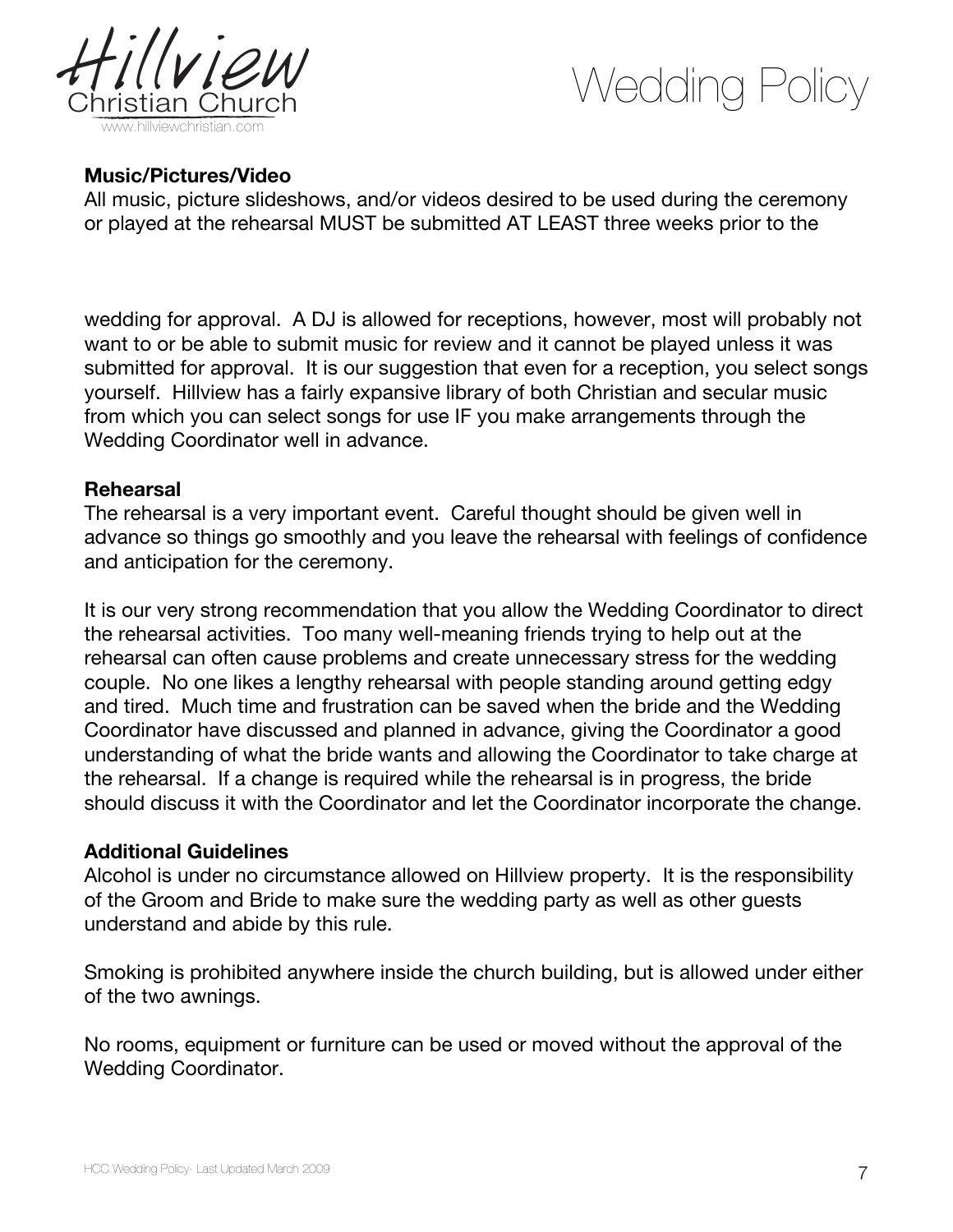



# **Additional Guidelines continued…**

Dripless candles must be used for candelabras, and floor coverings must be used under all candles.

Birdseed, rice and glitter are not allowed to be used inside or outside the building. (Bubbles are a nice and permissible alternative.)

The use of fireworks is prohibited unless special arrangements are made.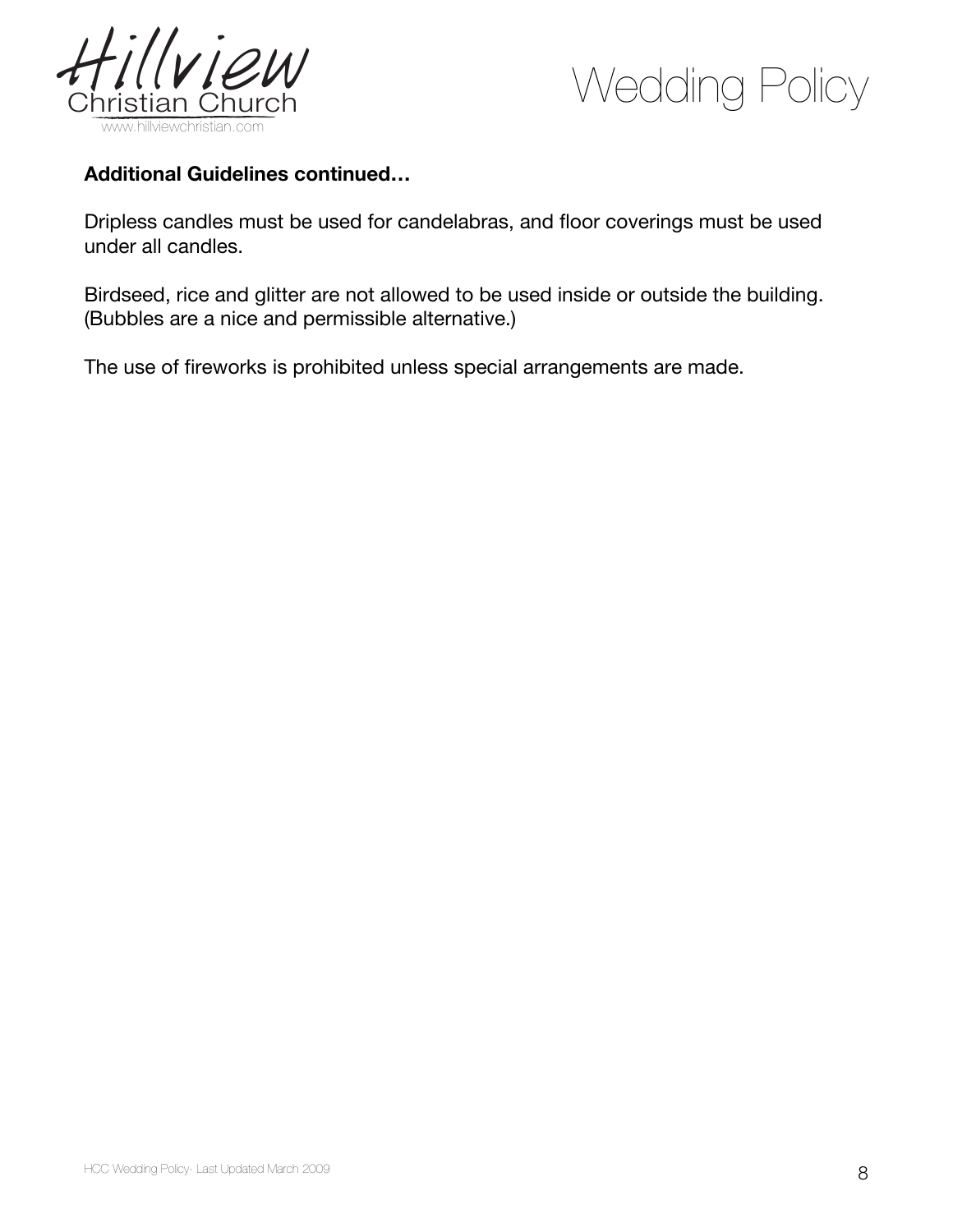



**This is a general guide of the fees which will be apply in most cases. Fees are subject to change but will be discussed and agreed upon with the Wedding Coordinator BEFORE the contract is signed.**

|                                                 | Regular<br>Attender /<br>Member | Family of Reg.<br>Attd. / Member | Non-Member |
|-------------------------------------------------|---------------------------------|----------------------------------|------------|
| <b>Facility Usage Options/Fees</b>              |                                 |                                  |            |
| Worship Area, 2 dressing rooms (ceremony only)  | \$0                             | \$100                            | \$200      |
| Chapel, 2 dressing rooms (ceremony only)        | \$0                             | \$75                             | \$100      |
| <b>Shelter House</b>                            | \$0                             | \$30                             | \$50       |
| Worship Area, 2 dressing rooms / Reception      | \$0                             | \$200                            | \$300      |
| (includes use of kitchen and Atrium if desired) |                                 |                                  |            |
|                                                 |                                 |                                  |            |
| <b>Other Fees</b>                               |                                 |                                  |            |
| Wedding Fee (coordinator/cleaning)              | \$250                           | \$250                            | \$250      |
| Sound Tech.                                     | \$100                           | \$100                            | \$100      |
| Video/Presentation Tech.                        | \$50                            | \$50                             | \$50       |
| Table Cloth Usage/Cleaning                      | \$2.00 per                      | \$2.00 per                       | \$2.00 per |
| Stage Clearing (if drums have to be removed)    | \$30                            | \$30                             | \$30       |
| Maximum charges if entire facility and all      |                                 |                                  |            |
| resources are required                          | \$500                           | <b>\$700</b>                     | S80        |

A deposit of \$200 (check or cash) is due at the signing of the Contract and Covenant. The remaining balance needs to be paid by no later than 2 weeks prior to the ceremony.

The suggested honorarium for the officiating Minister is \$150 and is considered the obligation of the groom. This can be given directly to the officiating Minister.

The Groom and Bride assume total responsibility for damages to the building or property incurred during the ceremony and/or reception.

If you'd like to hire someone to clean the entire facility for you following your ceremony/reception, arrangements can be made through the Wedding Coordinator.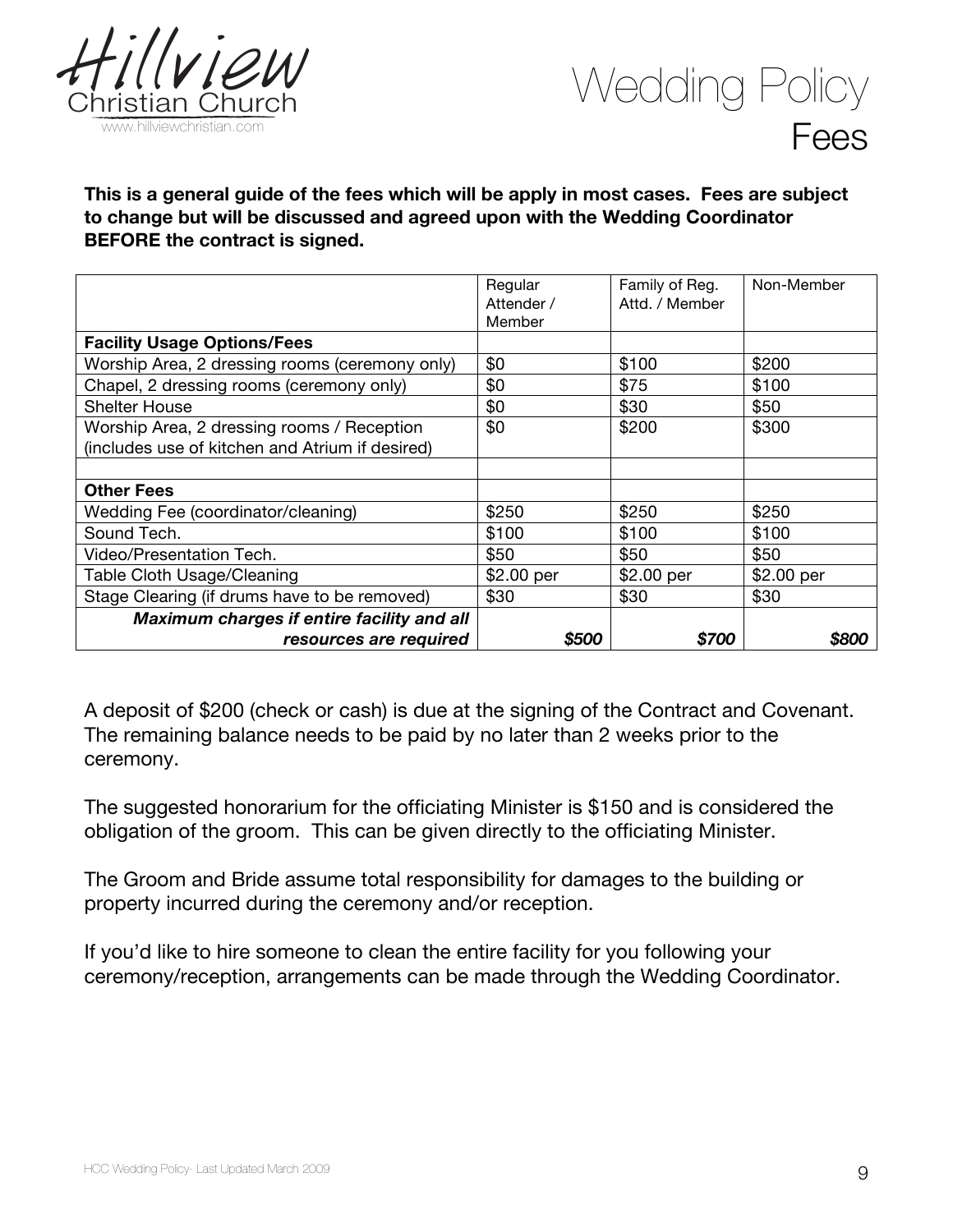



This Application is the first step in getting your Wedding Ceremony scheduled and on the calendar. After carefully reviewing the Wedding Policy in its entirety, this Application should be filled out completely and submitted to the church office. Once received, your date will be penciled in and you will be contacted by the church's Wedding Coordinator to schedule a meeting. The information will also help the Officiating Minister get an idea of your background which will help during counseling as well as in preparing for your ceremony.

#### **Information**

| To be filled out by the groom:  |                               |
|---------------------------------|-------------------------------|
|                                 |                               |
| Phone _________________________ |                               |
|                                 |                               |
| Church home                     | <b>Connection to Hillview</b> |

- 1. Have you been married before? Y N Have you been engaged before? Y N If yes, please explain the circumstances.
- 2. Please use the space below to share your personal story and describe your relationship with Christ and the Church (not necessarily Hillview).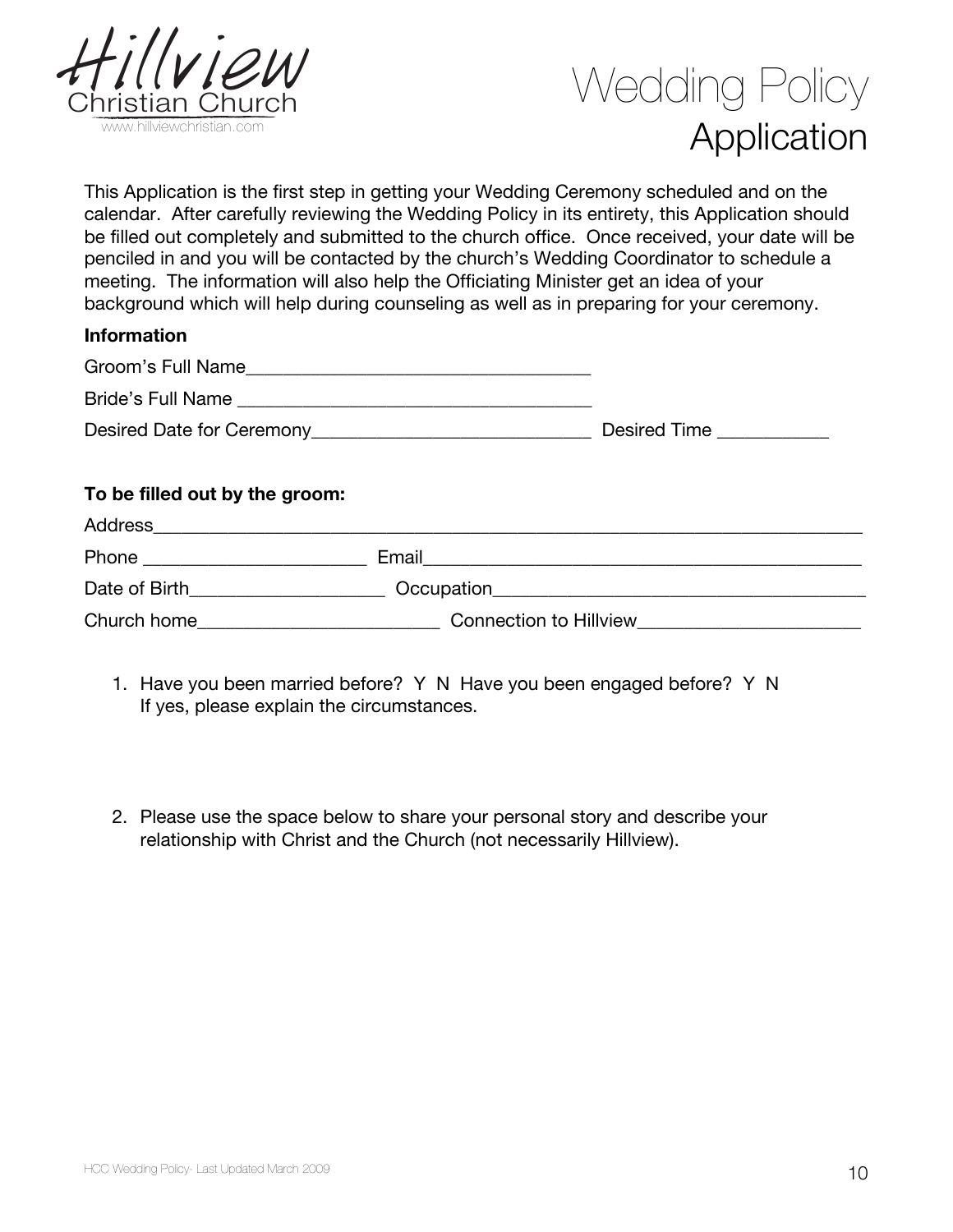



#### **To be filled out by the bride:**

| Address       |                               |
|---------------|-------------------------------|
| Phone         | Email                         |
| Date of Birth | Occupation                    |
| Church home   | <b>Connection to Hillview</b> |

- 1. Have you been married before? Y N Have you been engaged before? Y N If yes, please explain the circumstances.
- 2. Please use the space below to share your personal story and describe your relationship with Christ and the Church (not necessarily Hillview).

#### **To be filled out together:**

- 1. How long have you known each other?
- 2. How did you meet?
- 3. How long have you been dating?
- 4. How long have you been engaged?
- 5. What's your favorite thing to do together?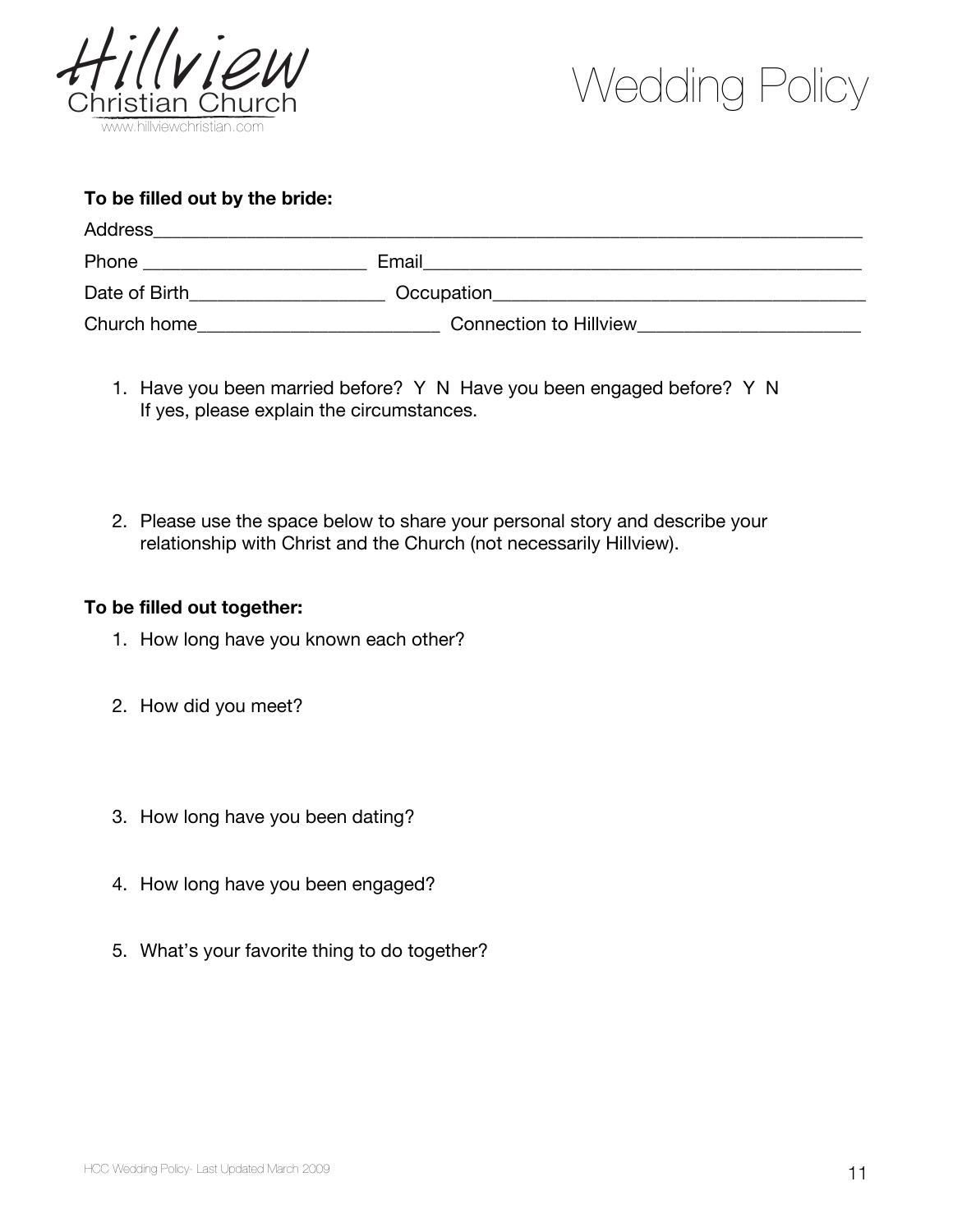



**This Covenant will be discussed and explained in your first meeting with the Wedding Coordinator. Separate from the Contract, this document represents the promise you are making to the Leadership of Hillview Christian Church to abide by the expectations set forth. It must be agreed to and signed in order to schedule Ceremony at Hillview. If you have any questions, concerns or issues that need to be addressed, please schedule a meeting with our Ministers.**

The following is a list of our expectations for couples who desire to hold their marriage ceremony at Hillview.

- 1. Couples will participate in pre-marital counseling sessions with a minister
- 2. Couples will attend church on a regular basis
- 3. Couples will abstain from all sexual activity until after the wedding
- 4. Couples will live at separate residences until after the ceremony

We have read, understand, and commit to abide by the expectations of the Hillview Christian Church Leadership as outlined above. We realize that should we fail to hold to this Covenant, our ability to have our ceremony at Hillview Christian Church could be revoked.

| Printed Name of the Groom | Printed Name of the Bride |
|---------------------------|---------------------------|
| Signature of the Groom    | Signature of the Bride    |
| Date                      | Date                      |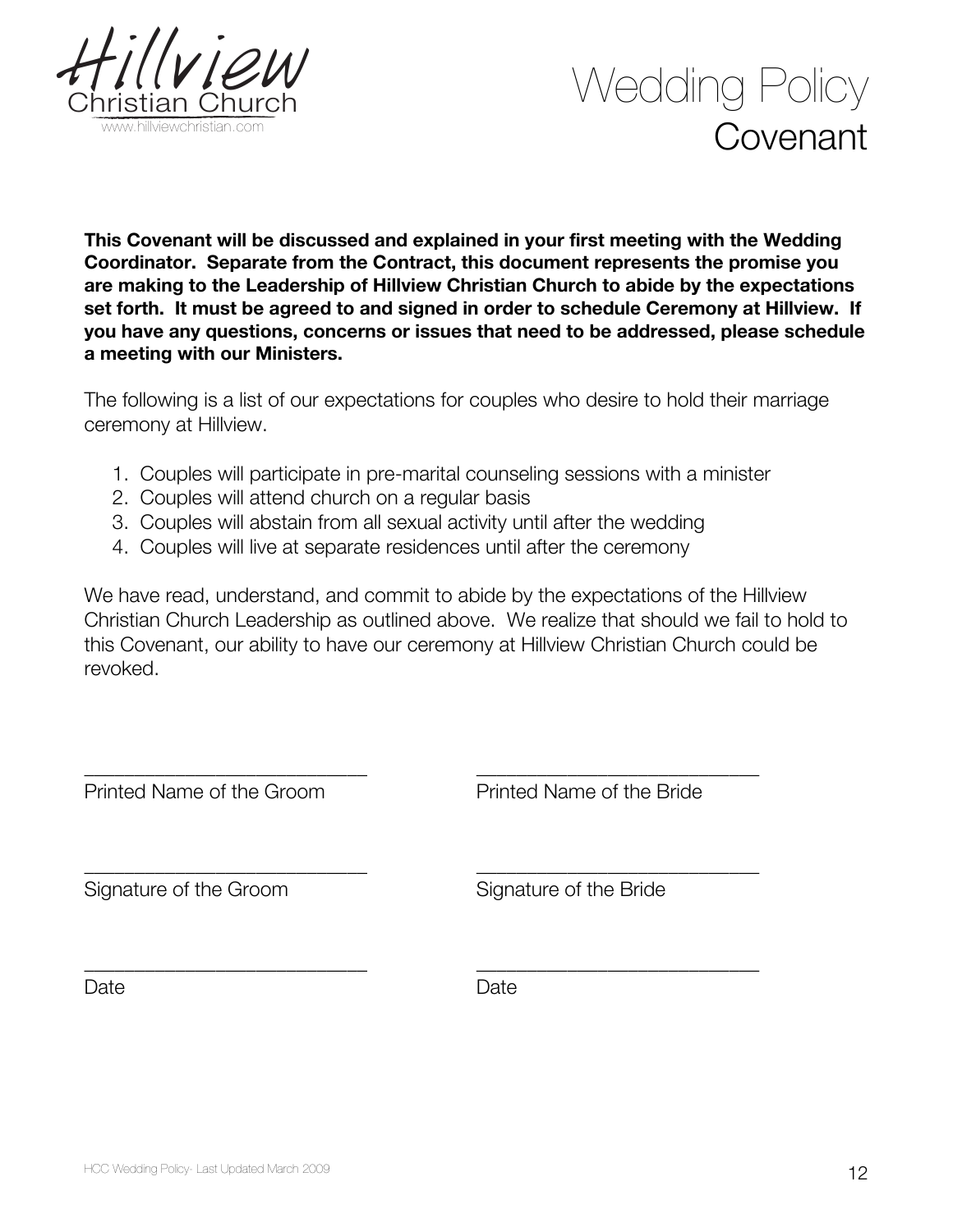



**This Contract will be filled out and signed at your first meeting with the Wedding Coordinator. This document represents the agreement between Hillview Christian Church and the parties listed below regarding the Wedding Ceremony to be held at Hillview Christian Church on the dates outlined below.**

#### **Information**

|  | Time of Ceremony______ |
|--|------------------------|
|  | Time of Rehearsal      |
|  |                        |

Time to be completely cleared out of the building following the Ceremony\_\_\_\_\_\_\_\_\_\_\_\_\_\_

#### **Facilities/Resources to Be Used and Applicable Fees**

| <b>Facility Usage Options/Fees</b>                                                |  |
|-----------------------------------------------------------------------------------|--|
| Worship Area, 2 dressing rooms (ceremony only)                                    |  |
| Chapel, 2 dressing rooms (ceremony only)                                          |  |
| <b>Shelter House</b>                                                              |  |
| Worship Area, 2 dressing rooms / Reception (includes use of kitchen and Atrium if |  |
| desired)                                                                          |  |
|                                                                                   |  |
| <b>Other Fees</b>                                                                 |  |
| Wedding Fee (coordinator/cleaning)                                                |  |
| Sound Tech.                                                                       |  |
| Video/Presentation Tech.                                                          |  |
| Table Cloth Usage/Cleaning                                                        |  |
| Stage Clearing (if drums have to be removed)                                      |  |
| Total                                                                             |  |